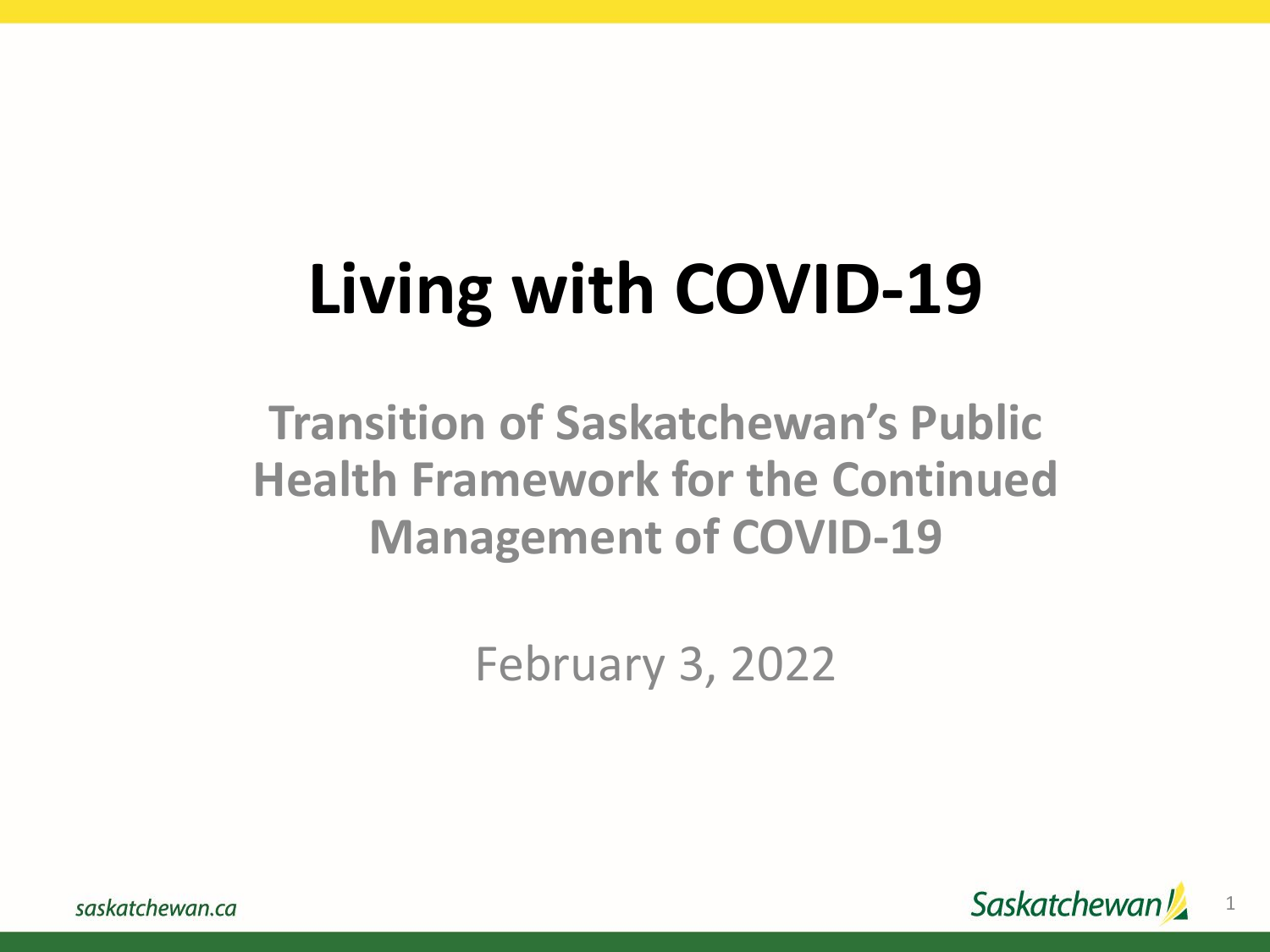### **Omicron: Current Context**

- The current Omicron variant is different than previous variants. It is more transmissible with a very short incubation period. Most cases are asymptomatic or present with very mild symptoms.
- Currently a larger proportion of the population is vaccinated compared to previous waves. There is widespread adoption of booster doses, particularly in vulnerable settings such as long-term care.
- People who are vaccinated may become infected and infectious to others. Fully vaccinated individuals with a booster dose appear to have greater protection from severe illness.



2

saskatchewan.ca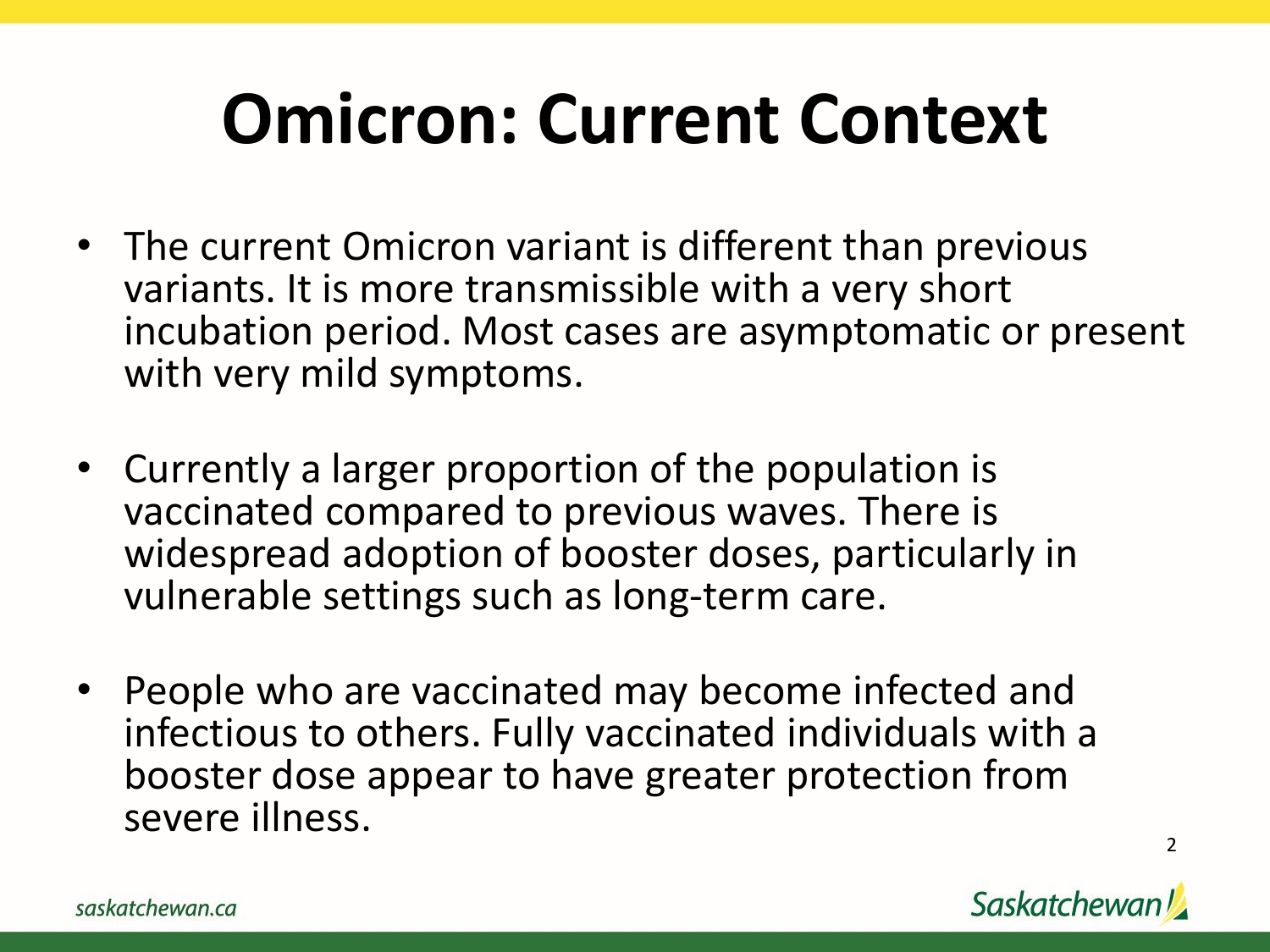### **Omicron: Current Context**

- Omicron is a less severe illness with widespread community transmission.
- Most cases can be effectively self-managed.

• Current increasing number of hospitalizations will peak and subside in the coming days.

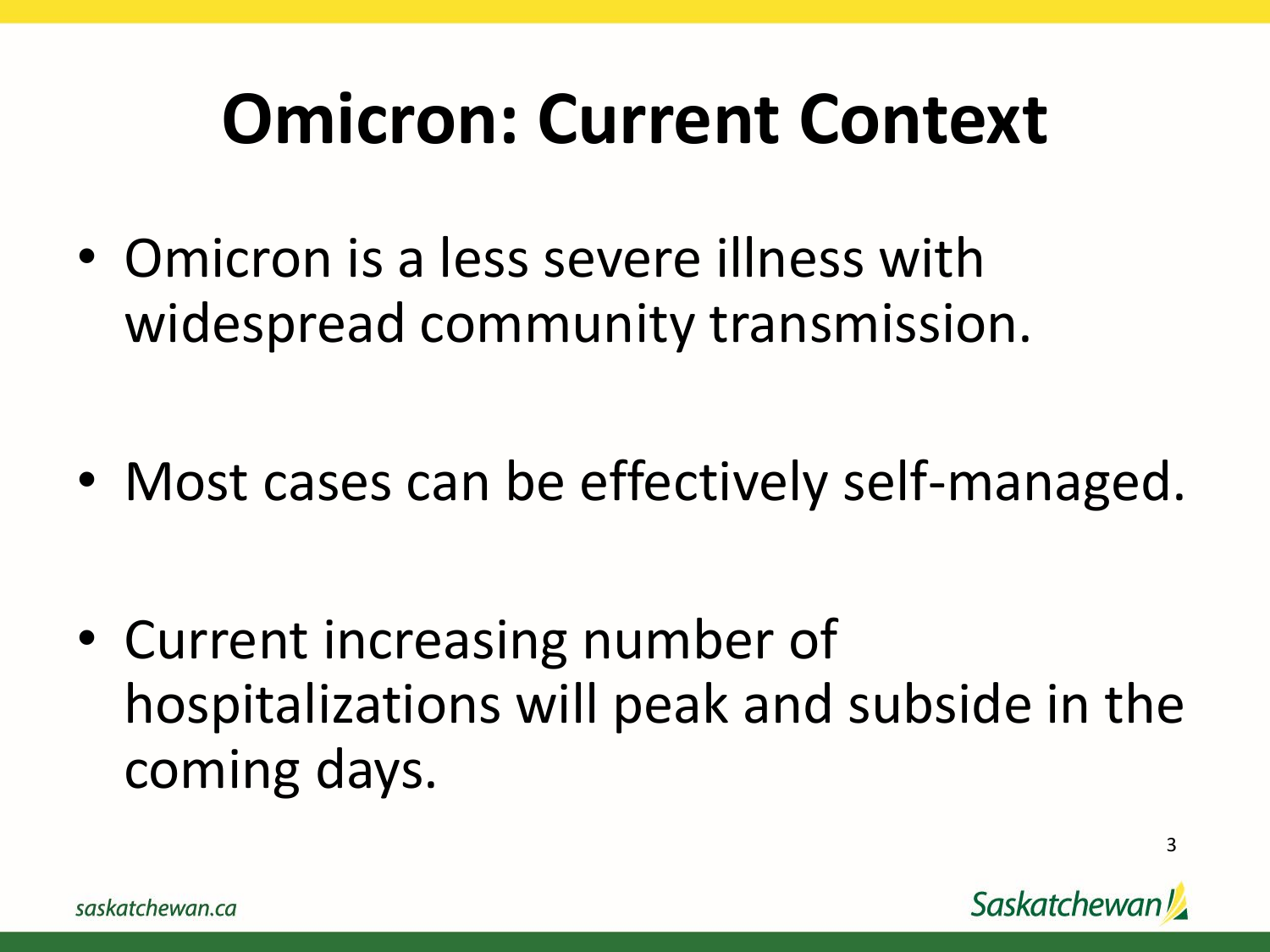### **Living with COVID: Public Health Role**

- COVID-19 will be monitored and managed similarly to other respiratory viruses (e.g., influenza), preserving public health and health care capacity for preventing and treating severe cases.
	- Identify locations where increased transmission may be occurring in order to inform public health interventions.
	- Make timely and evidence informed actions on outbreaks.
	- Monitor for signals of variants of concern with evidence of vaccine escape or increased severity that may require enhanced measures.
	- Track epidemiology trends of severe COVID-19 including risk factors and distribution.
	- To inform the public and medical community about COVID-19.

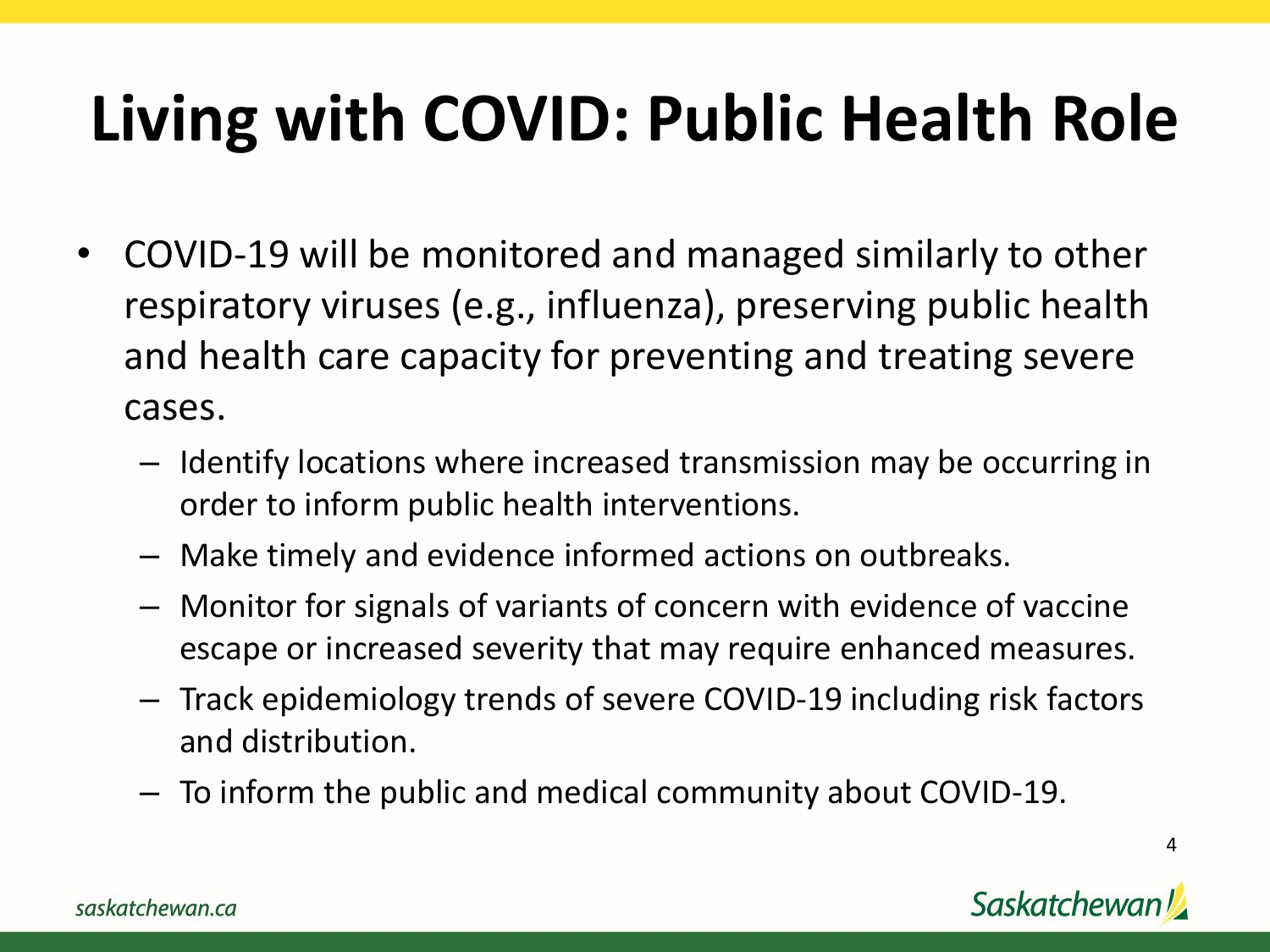### **Living with COVID: Management and Surveillance of COVID-19**

- This establishes a path forward that prepares for living with COVID-19 on an ongoing basis, including:
	- 1. A public shifting to self-management of COVID-19:
		- self-monitoring
		- self-testing
		- self-care, seeking support from primary health care as required.
	- 2. Testing, case and outbreak management limited to highrisk settings and severe cases.
	- 3. Epidemiological monitoring continues according to established processes for respiratory illnesses with data reporting once per week, transitioning to communitybased surveillance reporting.

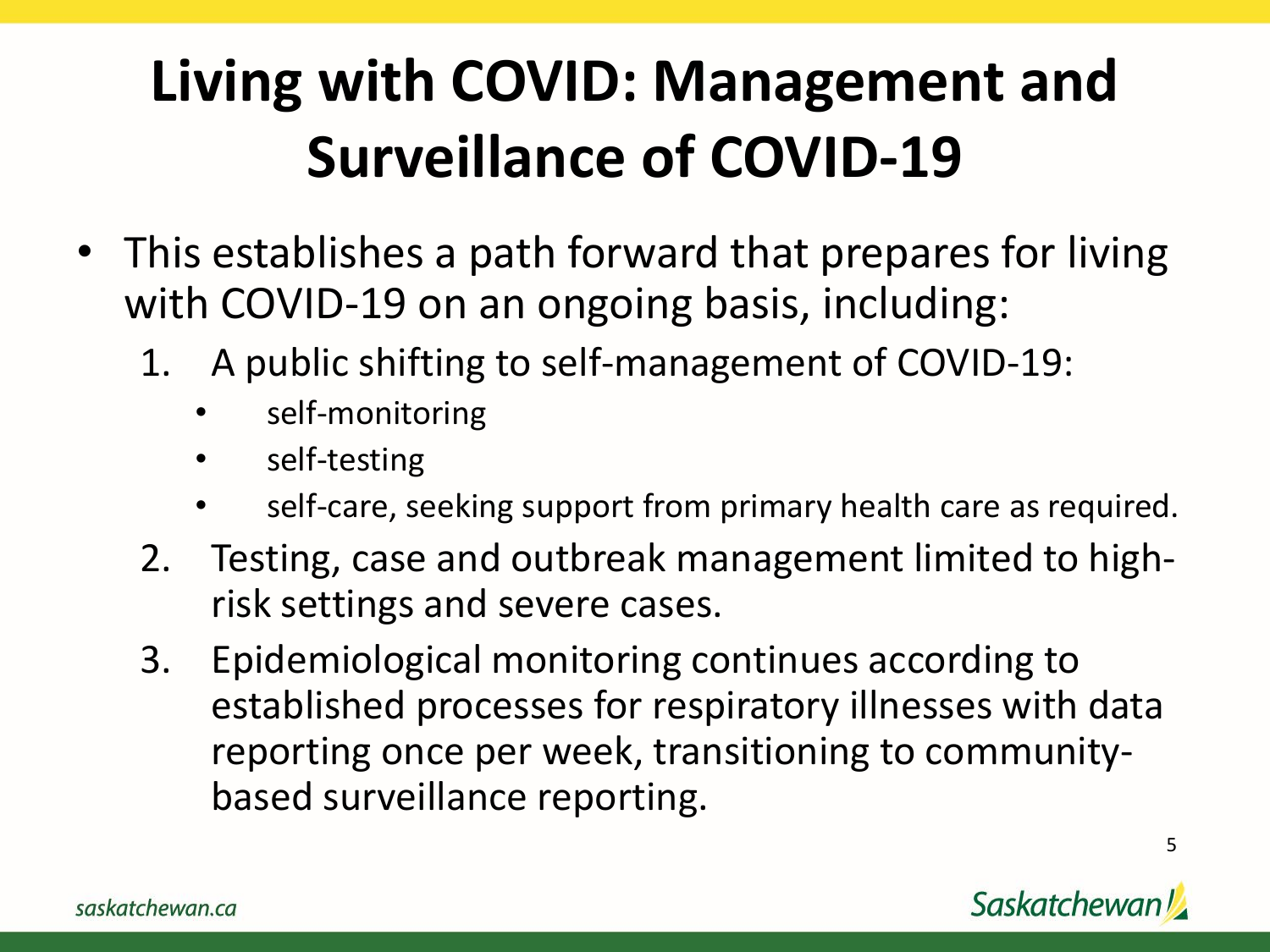# **Living with COVID – PCR Testing**

- Starting February 7, PCR testing must be arranged via HealthLine 811.
	- PCR testing for priority populations only.
	- If qualifying criteria is met, HealthLine 811 makes testing appointment.
	- If criteria is not met, HealthLine 811 will recommend use of rapid antigen tests and selfmonitoring.

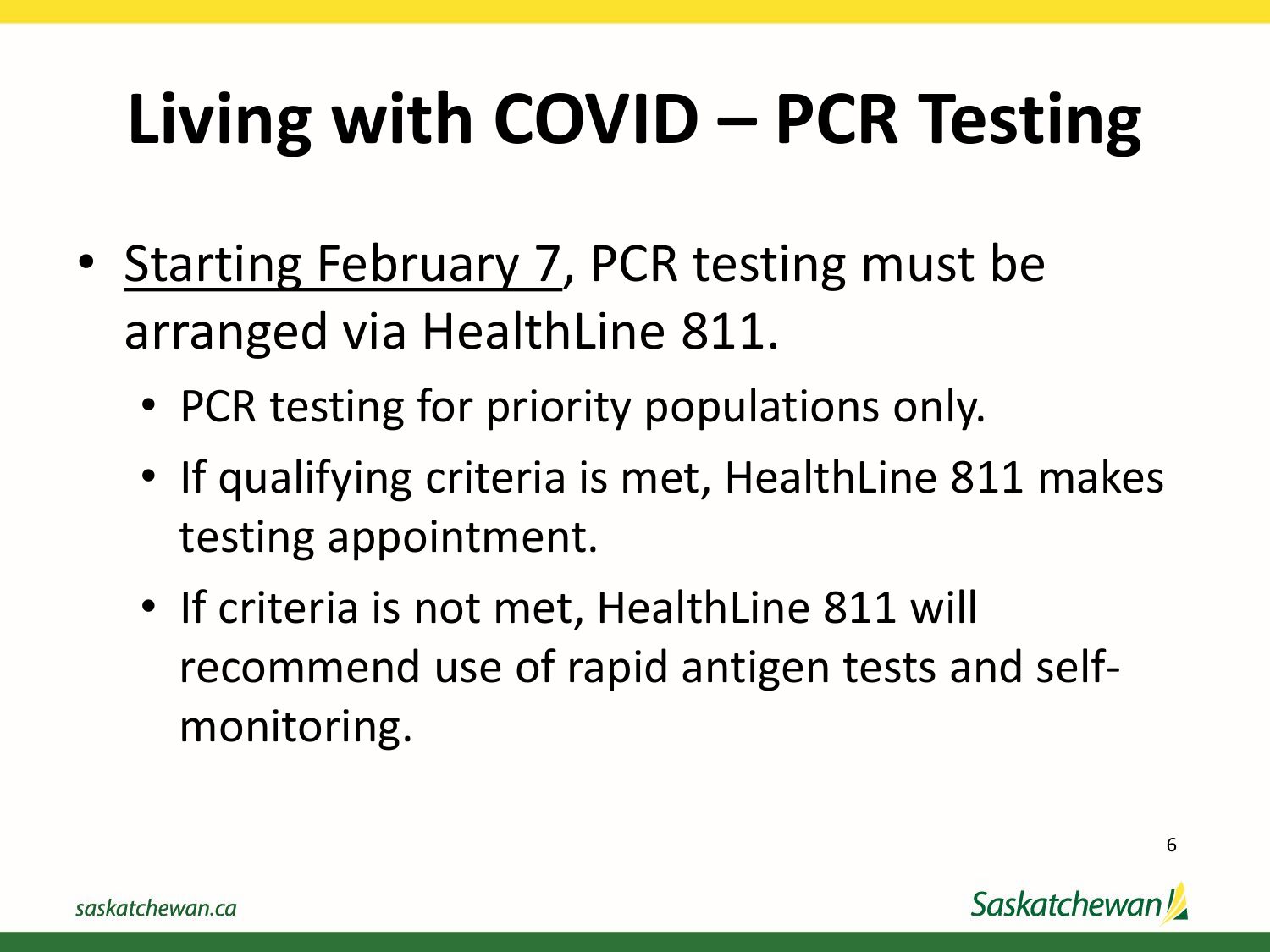# **PCR Testing Priority Populations**

- Hospitalized patients
- High risk populations including residents in long term care and personal care homes and congregate living facilities
- Priority symptomatic persons including health care and essential workers
- People living or working in remote First Nation and Metis communities
- Surgical, oncology patients
- Pregnant patients
- Newborns
- Symptomatic immunocompromised individuals

#### **A complete list of priority populations can be found at saskatchewan.ca/covid-19.**



7

saskatchewan.ca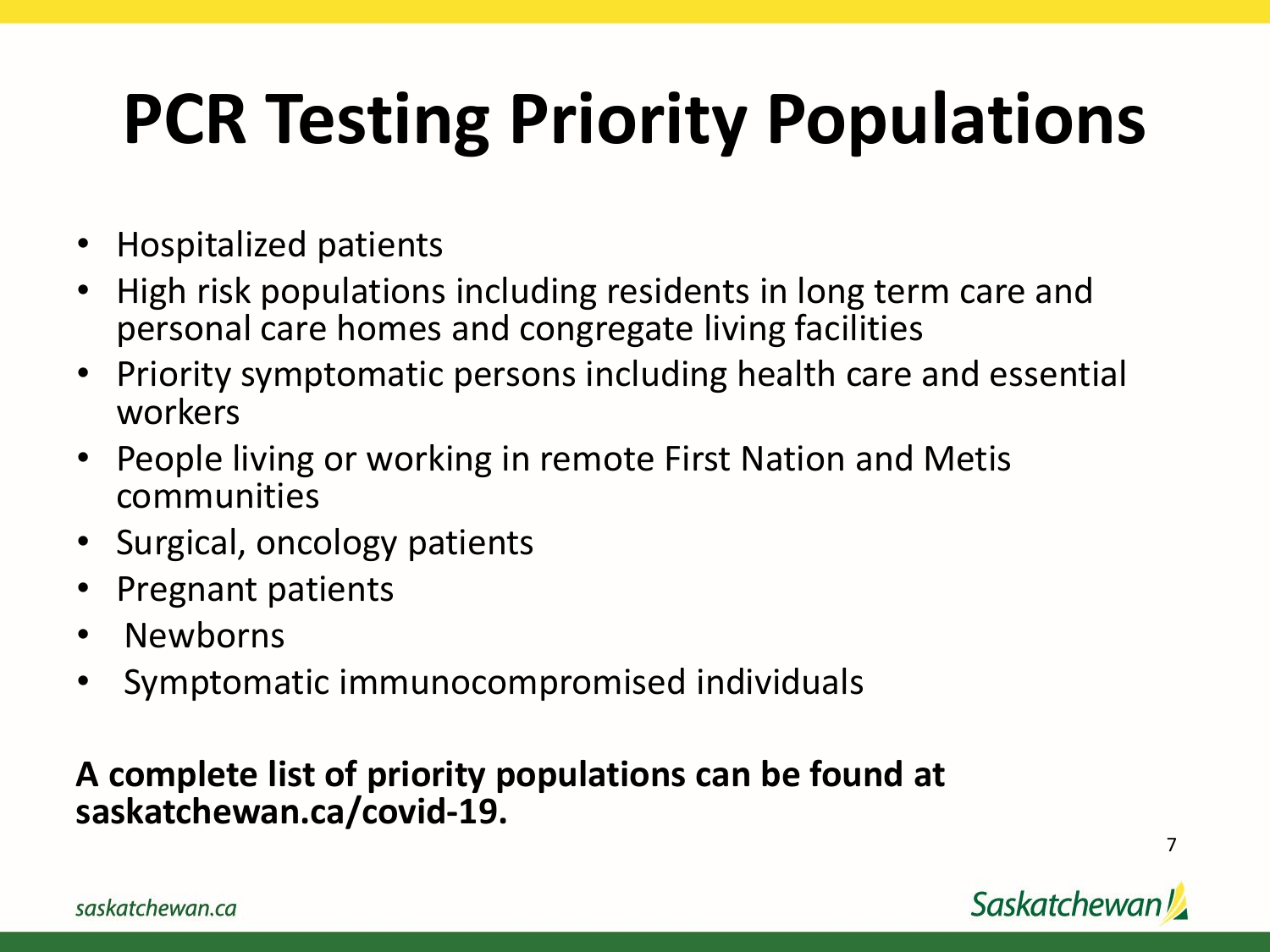### **Living with COVID: Case Management**

- Shift public health investigation and reporting from all lab-confirmed cases to the highest risk settings and severe cases.
- Shift to a "self-management" approach. Support the public with the tools and resources to take appropriate action including self-management and self-isolation in response to positive test results and selfmonitoring following exposure to COVID.

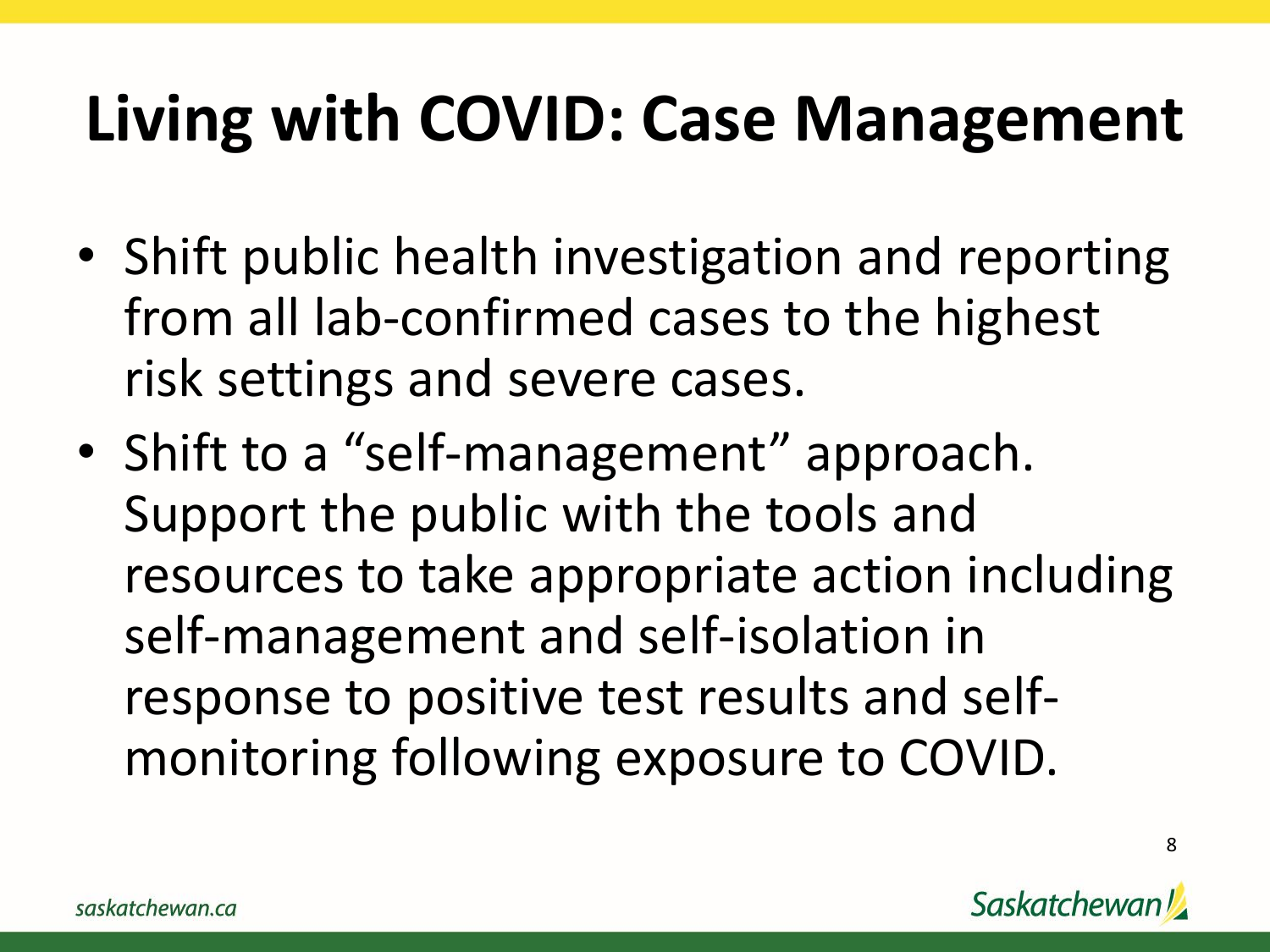### **Living with COVID: Case Management**

- Effective immediately, case management in high-risk settings only.
	- Hospitals
	- Long-term care and integrated facilities
	- Personal care homes
	- Correctional facilities
	- Shelters
	- Group homes
- Public posting of outbreaks in long-term and personal care homes at saskatchewan.ca/covid-19.
- Ceasing outbreak reporting for other settings: mass gatherings/events, places of worship, daycares, educational institutions and workplaces.

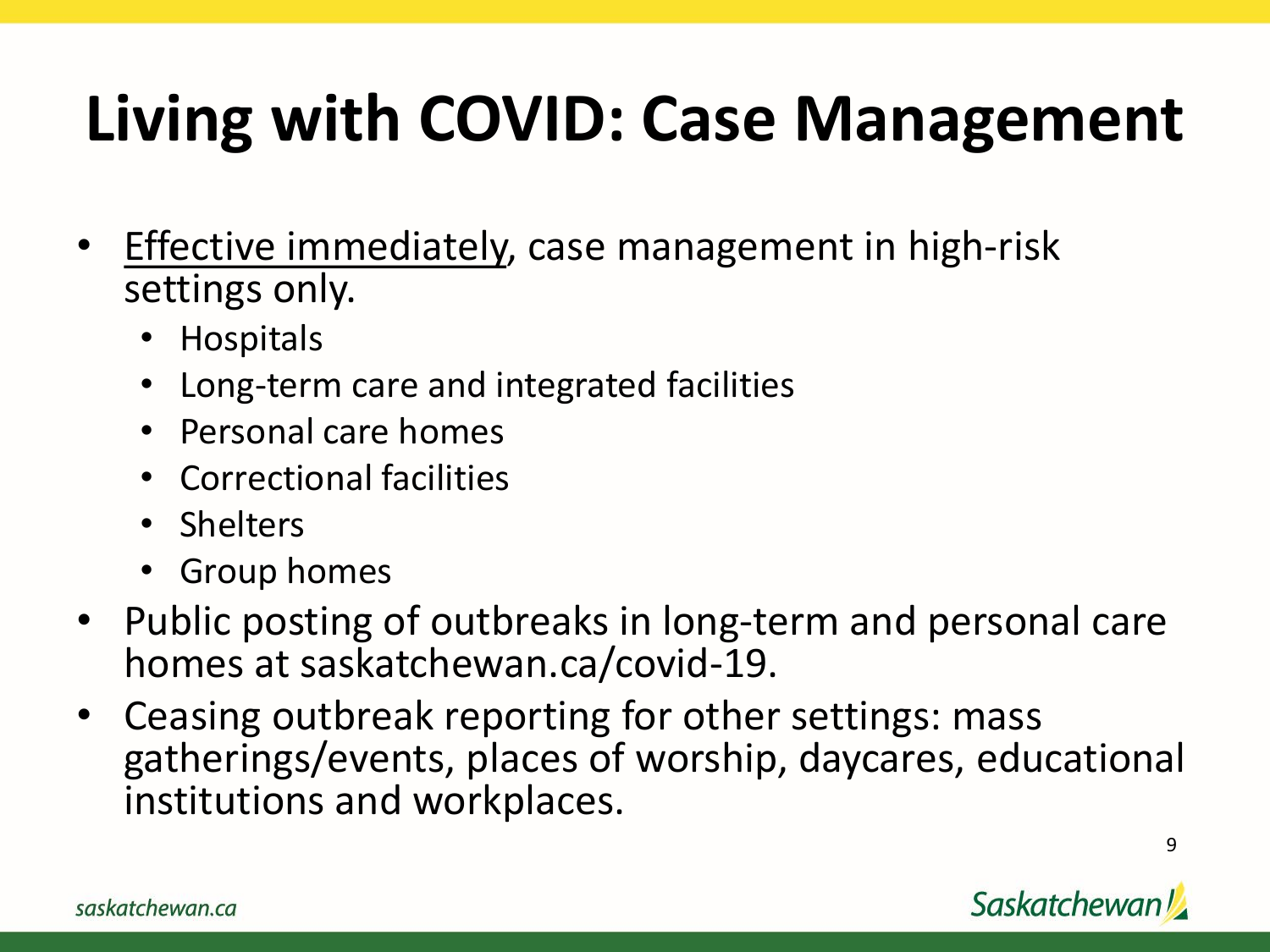## **Living with COVID: Surveillance/Reporting**

• Epidemiological monitoring continues according to established processes for respiratory illnesses.

• Effective the week of February 7, COVID-19 data transitioning from daily to weekly reporting.

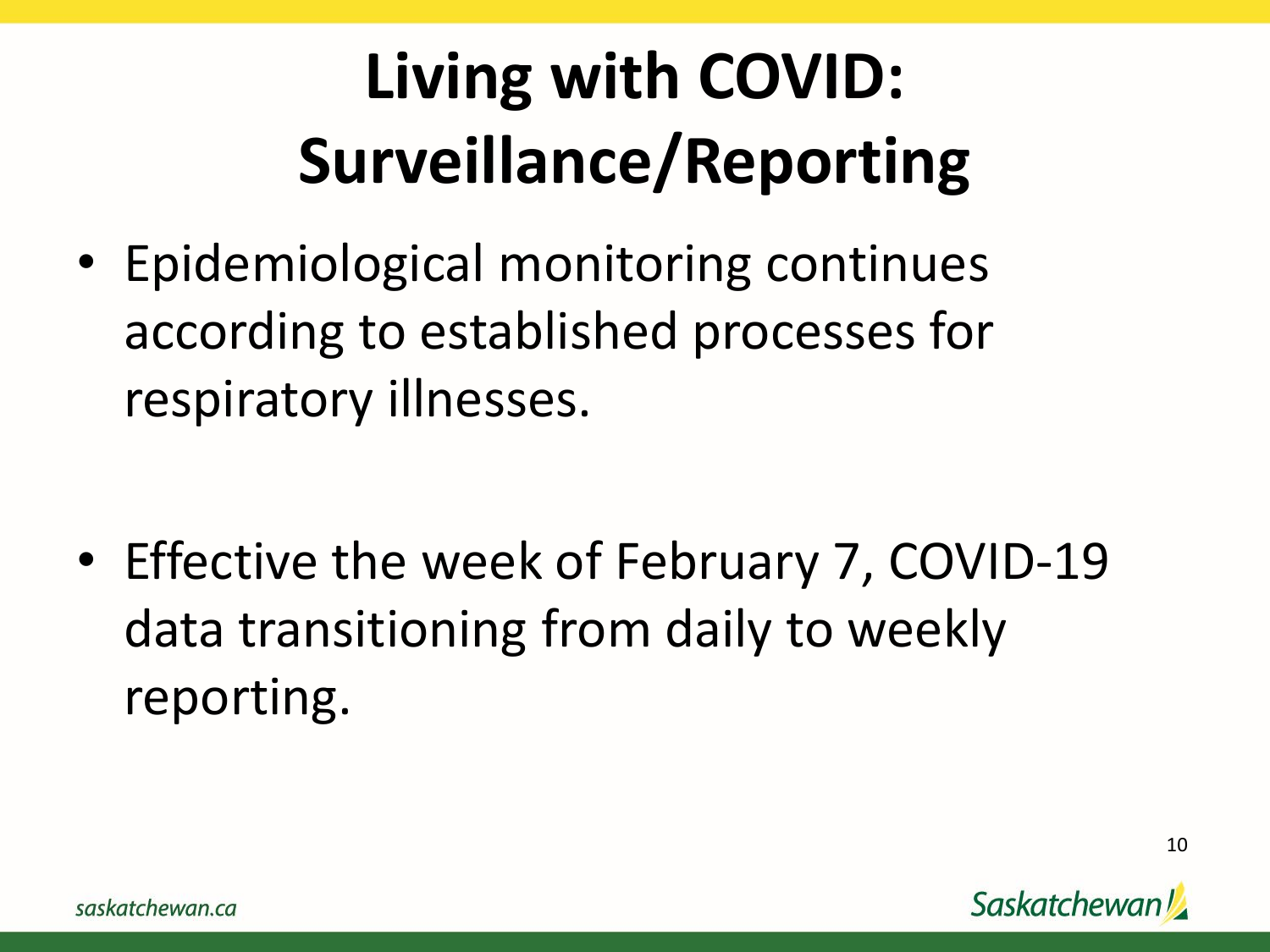## **Living with COVID: Surveillance/Reporting**

• In April, COVID-19 surveillance will transition to a community-based respiratory illness profile suitable for decision making and postpandemic planning.

• Public epidemiological reports will be produced on a monthly basis.

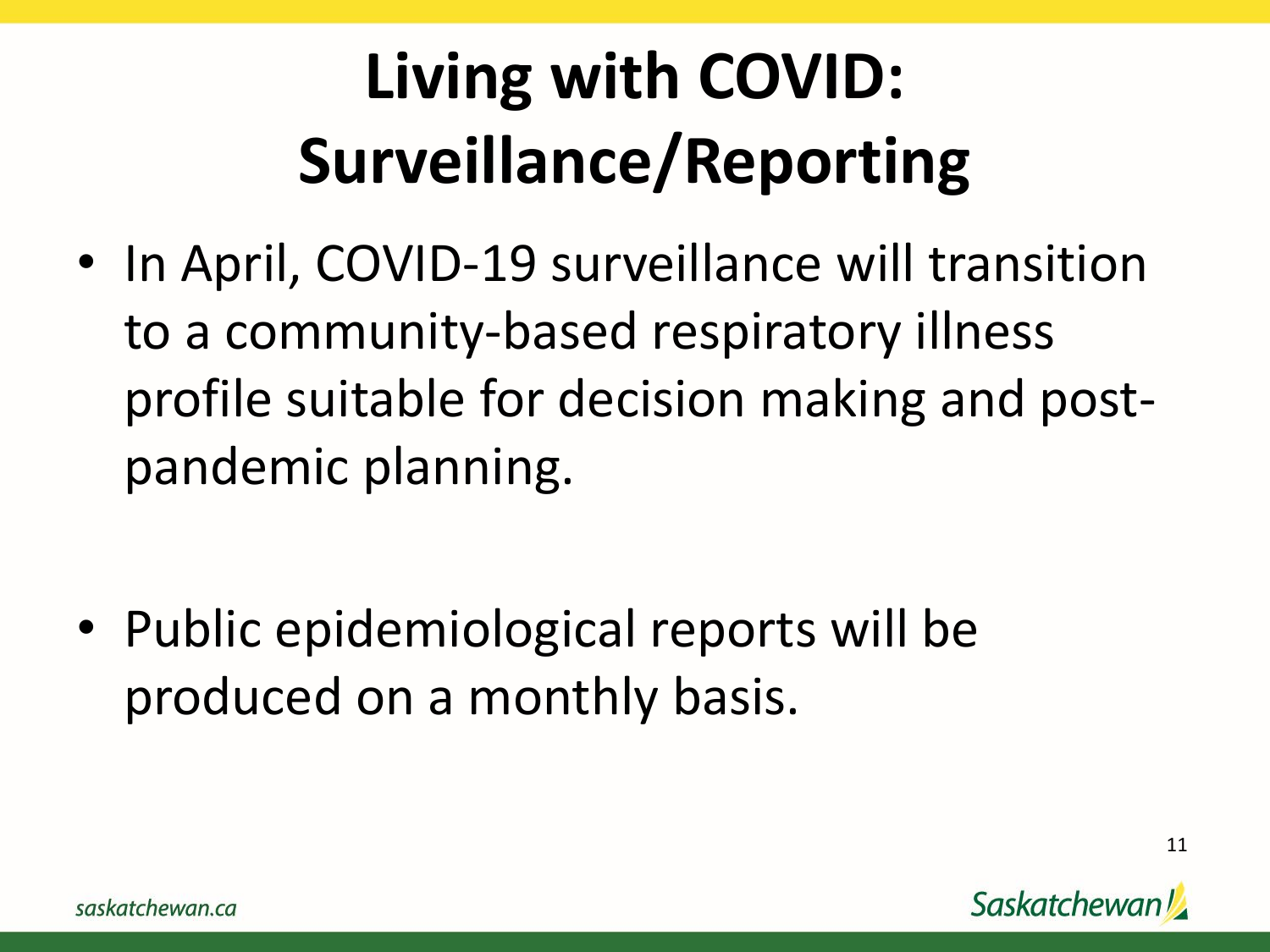### **Living with COVID-19: The Path Forward**

• While the current public health order remains in place, beginning this shift will enable public health to continue to support residents with meaningful self-management tools while prioritizing high risk populations based on reliable epidemiological information.